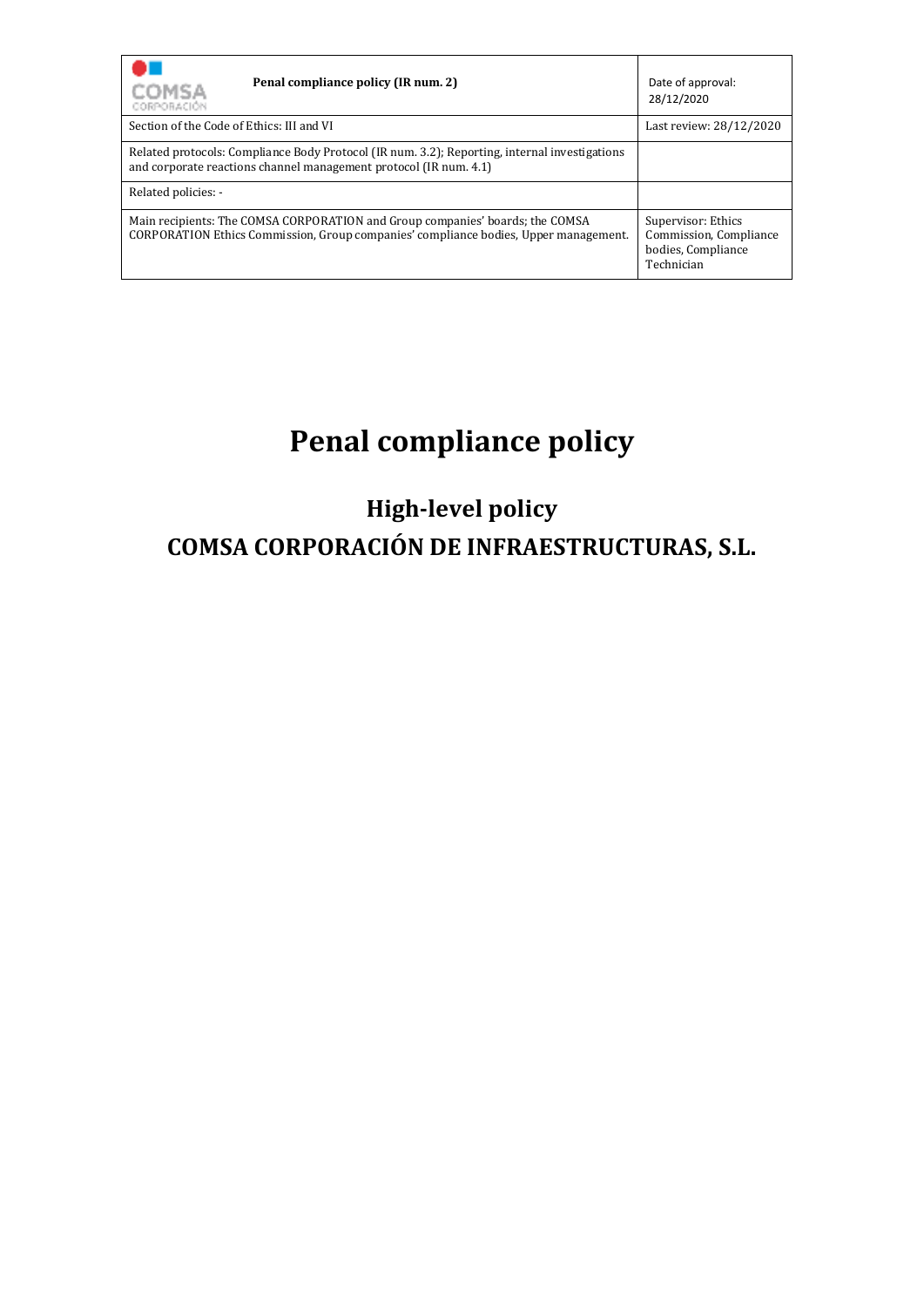| Penal compliance policy (IR num. 2)<br>COMSA<br>CORPORACIÓN                                                                                                           | Date of approval:<br>28/12/2020                                                  |
|-----------------------------------------------------------------------------------------------------------------------------------------------------------------------|----------------------------------------------------------------------------------|
| Section of the Code of Ethics: III and VI                                                                                                                             | Last review: 28/12/2020                                                          |
| Related protocols: Compliance Body Protocol (IR num. 3.2); Reporting, internal investigations<br>and corporate reactions channel management protocol (IR num. 4.1)    |                                                                                  |
| Related policies: -                                                                                                                                                   |                                                                                  |
| Main recipients: The COMSA CORPORATION and Group companies' boards; the COMSA<br>CORPORATION Ethics Commission, Group companies' compliance bodies, Upper management. | Supervisor: Ethics<br>Commission, Compliance<br>bodies, Compliance<br>Technician |

# **I. Introduction**

Compliance with due diligence. The COMSA CORPORACIÓN DE INFRAESTRUCTURAS, S.L. (Hereinafter, the COMSA CORPORATION), and in the exercising of the business judgement rule or business discretion (see Art. 226 LSC [Spanish Corporation Law]), commits to adopting and effectively carrying out its compliance model, addressing the risks that have been previously identified. For this, we need to put into writing the compliance commitments that are undertaken by the COMSA CORPORATION board, and which will be applicable for the proper implementation of the COMSA CORPORATION and Group companies' compliance program, <sup>1</sup> whose parent company is the COMSA CORPORATION (hereinafter, the COMSA CORPORATION and the Group companies which will also be referred to as the 'Organisation' or 'Group').

**Penal compliance policy.** Going further than compliance with other company diligence guidelines, in relation to the penal compliance commitments, the following penal compliance policy is implemented. This policy is a high-level internal regulation included in the Code of Ethics. With this policy, the COMSA CORPORATION and Group companies that adhere to it, state via their governance body their wish and commitment in relation to their compliance objectives. The penal compliance policy is binding for all members of the COMSA CORPORATION and for all members of the Group companies.

**Sharing with third parties.** In the interest of sharing and transferring the guiding principles of the Organisation, this compliance policy will also be shared with the COMSA CORPORATION and the Group companies' business partners. Furthermore, it will also be available for any interested party.

# **II. Principles of the penal compliance policy.**

The principles of the COMSA CORPORATION **penal compliance policy** are as follows:

**1st Mandatory compliance of the regulation.** All members of the COMSA CORPORATION and the Group companies are required to comply with applicable legislation and specifically, applicable penal legislation.

<sup>&</sup>lt;sup>1</sup> An updated annex of the companies within the group, to which the COMSA CORPORATION compliance model is applicable, is published on the COMSA CORPORATION webpage: www.comsa.com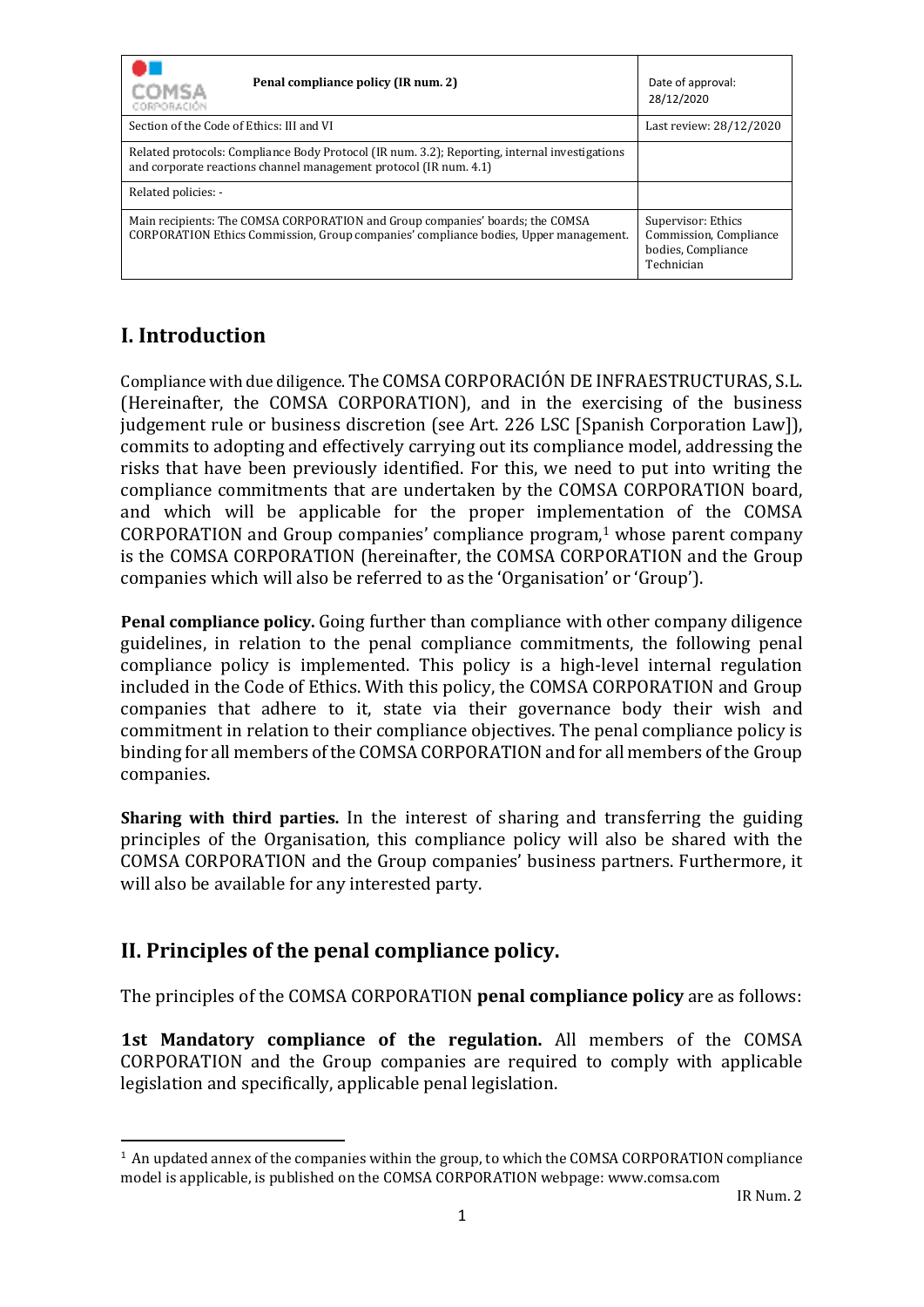| Penal compliance policy (IR [Internal Regulation] num. 2)                                                                                                             | Date of approval:<br>28/12/2020                                                  |
|-----------------------------------------------------------------------------------------------------------------------------------------------------------------------|----------------------------------------------------------------------------------|
| Sections of the Code of Ethics: III and VI                                                                                                                            | Last review: 28/12/2020                                                          |
| Related protocols: Compliance Body Protocol (IR num. 3.2); Reporting, internal investigations<br>and corporate reactions channel management protocol (IR num. 4.1)    |                                                                                  |
| Related policies: -                                                                                                                                                   |                                                                                  |
| Main recipients: The COMSA CORPORATION and Group companies' boards; the COMSA<br>CORPORATION Ethics Commission, Group companies' compliance bodies, Upper management. | Supervisor: Ethics<br>Commission, Compliance<br>bodies, Compliance<br>Technician |

**2nd Commitment to comply with the penal compliance policy.** All members of the COMSA CORPORATION and Group companies commit to complying with the provisions of the Organisation's penal compliance policy, as well as with the prevention guidelines established in policies, protocols or any other mandatory compliance internal regulation.

**3rd Prohibition of committing criminal offences.** The commission of any criminal offences by any member of the COMSA CORPORATION and the Group companies is prohibited. This prohibition does not only extend to those offences whose commission by certain individuals, but may also generate criminal liability for the COMSA CORPORATION or any of the Group companies. On the contrary, this prohibition extends to any conduct considered as an offence in relation to penal regulation.

**4th Obligation to attend ethical and regulatory compliance training.** All members of the COMSA CORPORATION and Group companies are required to attend training that is organised in ethical and regulatory compliance matters. In relation to this, addressing the area of activity and risks linked to it, more specific training will be organised.

**5th Identification of risks.** The COMSA CORPORATION board and in compliance with business due diligence, will carry out any actions necessary for identification and review of the Organisation's activities, which could involve risks of criminal behaviour. This identification will as a minimum take place regularly.

**6th Updating of the risks prevention system.** The COMSA CORPORATION board promotes and supports any activities necessary to keep updated the Organisation's risk prevention system, as well as in order to adopt the pertinent improvement measures.

**7th Zero tolerance of third-party criminal offences.** The COMSA CORPORATION rejects any possible criminal behaviour by third party partners with whom a member of the Organisation may have a professional relationship, within the framework or in relation to projects in which a Group company is involved.

**8th Delegation of faculties.** The delegation of decision taking in the name of the COMSA CORPORATION and Group companies will take place complying with due diligence, both in the selection of the person delegated as well as their related competencies.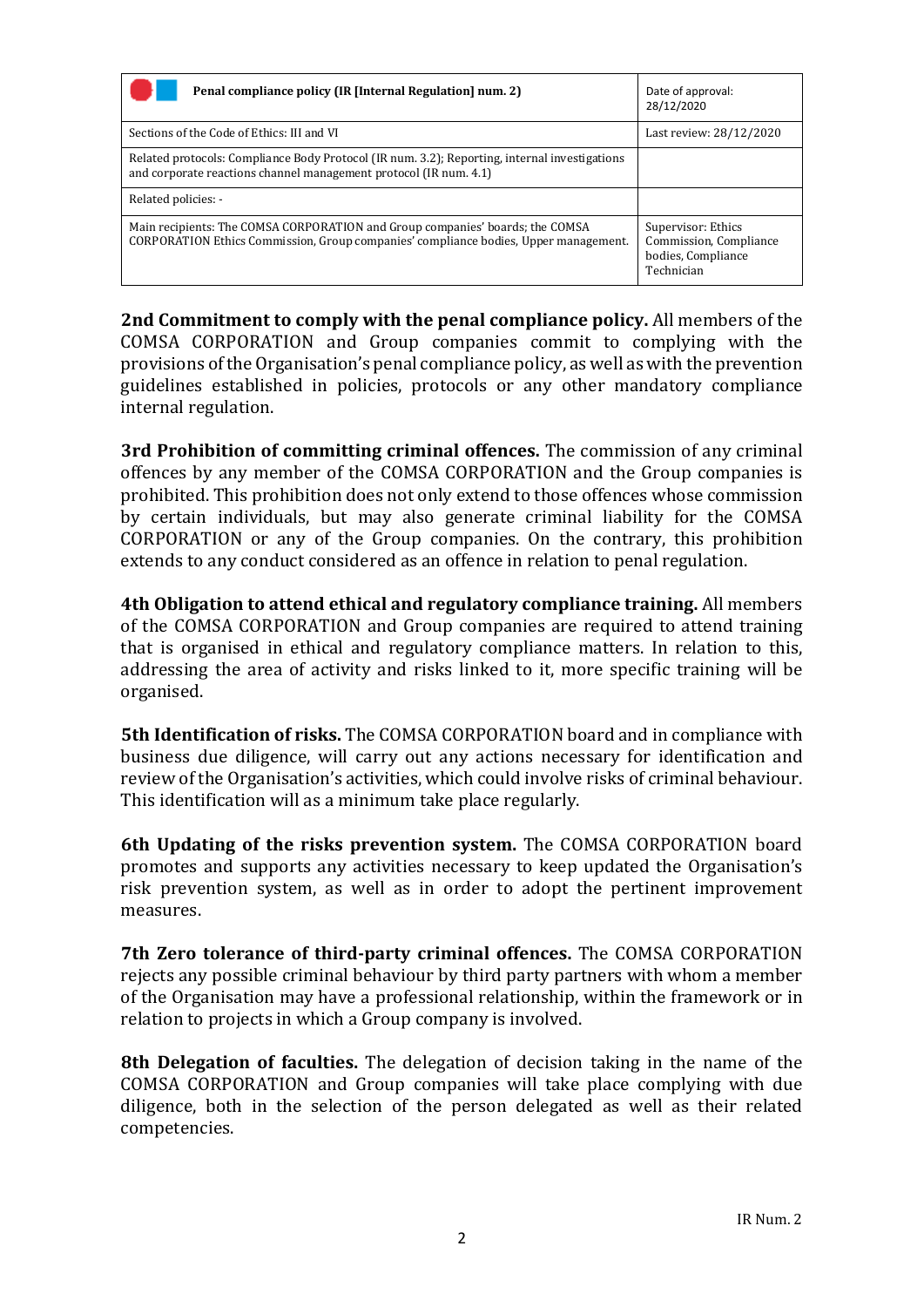| Penal compliance policy (IR [Internal Regulation] num. 2)                                                                                                             | Date of approval:<br>28/12/2020                                                  |
|-----------------------------------------------------------------------------------------------------------------------------------------------------------------------|----------------------------------------------------------------------------------|
| Sections of the Code of Ethics: III and VI                                                                                                                            | Last review: 28/12/2020                                                          |
| Related protocols: Compliance Body Protocol (IR num. 3.2); Reporting, internal investigations<br>and corporate reactions channel management protocol (IR num. 4.1)    |                                                                                  |
| Related policies: -                                                                                                                                                   |                                                                                  |
| Main recipients: The COMSA CORPORATION and Group companies' boards; the COMSA<br>CORPORATION Ethics Commission, Group companies' compliance bodies, Upper management. | Supervisor: Ethics<br>Commission, Compliance<br>bodies, Compliance<br>Technician |

**9th Duty of information.** All members of the COMSA CORPORATION and Group companies are required to notify, via the Ethics Channel or the Reporting Channel (email: ComisiondeEtica@comsa.com or via post at C/Viriato, 47, 08014, Barcelona), or via any other system established by the Group (for example, a simple report to a supervisor), any event or suspect conduct linked to criminal risks or, as a minimum when there is a risk of an offence.

**10th Duty of collaboration.** All members of the Organisation are required to collaborate with any possible investigation that takes place, in order to clarify the events linked to possible offences. In relation to this, the COMSA CORPORATION will adopt the measures necessary to safeguard the rights of the Organisation's members, who have to collaborate with an internal investigation process.

#### **III. Penal compliance objectives**

The **objectives of penal compliance** refer to the results to be achieved by an organisation in line with ethical and regulatory compliance.

Amongst the COMSA CORPORATION penal compliance objectives, we can highlight the following:

- 1st The promotion of a culture of compliance amongst members of the COMSA CORPORATION and Group companies, as well as amongst its regular partners.
- 2nd Development, implementation, review and continual improvement of the Organisation's Code of Ethics.
- 3rd A regular update and review of the criminal risks that may affect the Organisation.
- 4th Amendment and adaptation of the compliance model in the case of significant changes in the Organisation's structure, or in its business activities.
- 5th General and specific training of members of the COMSA CORPORATION and Group companies in ethical and regulatory compliance matters.
- 6th Recording of the processes carried out, both for the effective implementation, monitoring and continual improvement of the compliance model.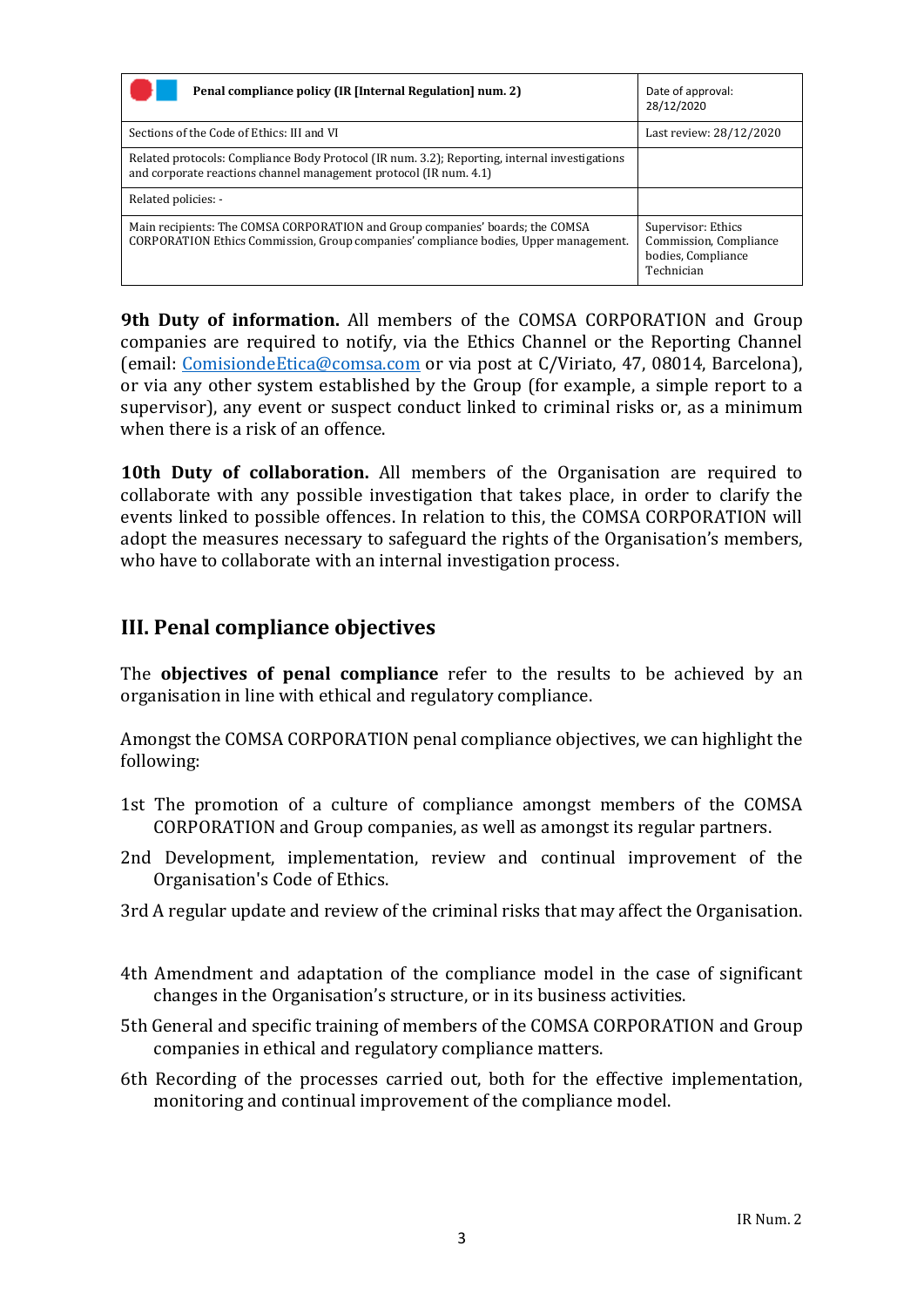| Penal compliance policy (IR [Internal Regulation] num. 2)                                                                                                             | Date of approval:<br>28/12/2020                                                  |
|-----------------------------------------------------------------------------------------------------------------------------------------------------------------------|----------------------------------------------------------------------------------|
| Sections of the Code of Ethics: III and VI                                                                                                                            | Last review: 28/12/2020                                                          |
| Related protocols: Compliance Body Protocol (IR num. 3.2); Reporting, internal investigations<br>and corporate reactions channel management protocol (IR num. 4.1)    |                                                                                  |
| Related policies: -                                                                                                                                                   |                                                                                  |
| Main recipients: The COMSA CORPORATION and Group companies' boards; the COMSA<br>CORPORATION Ethics Commission, Group companies' compliance bodies, Upper management. | Supervisor: Ethics<br>Commission, Compliance<br>bodies, Compliance<br>Technician |

7th Annual planning of compliance actions and improvements, establishing what is to be carried out and who will be responsible, what resources will be required and the schedule.

#### **IV. Leadership of the COMSA CORPORATION Board and of the administration bodies of the Group companies.**

**The adoption and effective implementation of a prevention model, which includes the monitoring and control of the COMSA Corporation's criminal risks is a competency of the Board, both in relation to the company's governing body (see Art. 31 bis 2 of the Penal Code). The decision regarding adhesion to the COMSA CORPORATION prevention model is the responsibility of the administration body of each of the Group companies.** 

In accordance with business regulation, the decision in relation to the adoption and implementation of a compliance model at the company forms part of the administration bodies' faculties, which may not be delegated. Specifically, it includes the policies and general strategies of the company (see Art. 249 bis of the Law on Corporations).

Leadership of the COMSA CORPORATION Board (tone from the top), is a fundamental aspect in ensuring the effective implementation of the measures and controls in criminal risks prevention. Furthermore, with this it is a declaration of the wish to comply with business diligence by the members of the COMSA CORPORATION governance body and of the Group companies' boards.

The penal compliance policy forms part of the COMSA CORPORATION and Group companies' compliance model. Its adoption and implementation are a competency of the COMSA CORPORATION Board and of each of the Group companies' boards, who will support this at the Ethics Commission, while the COMSA CORPORATION penal prevention body, and/or those individuals that are also part of the Group companies' penal prevention bodies that supervise their compliance.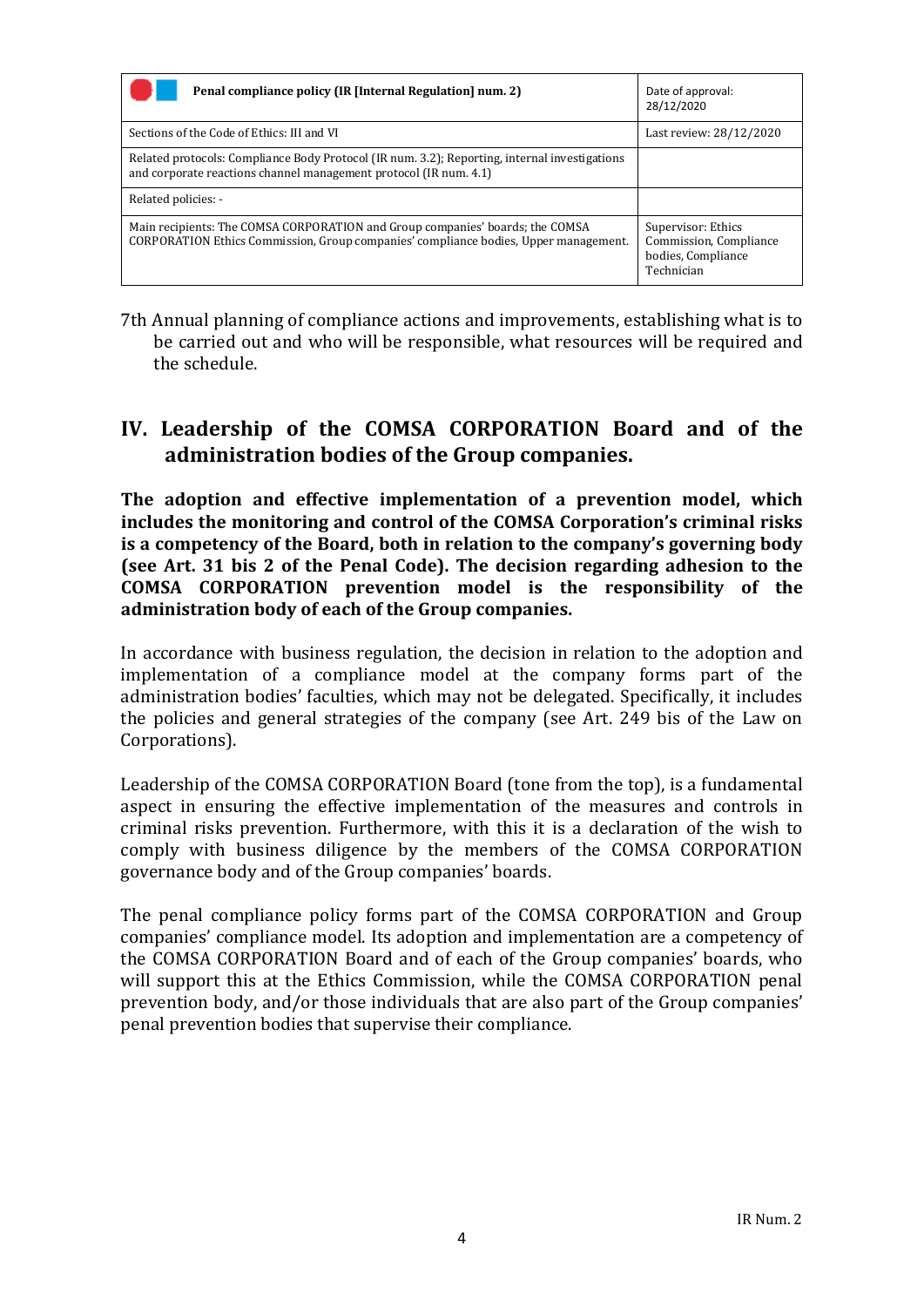| Penal compliance policy (IR [Internal Regulation] num. 2)                                                                                                             | Date of approval:<br>28/12/2020                                                  |
|-----------------------------------------------------------------------------------------------------------------------------------------------------------------------|----------------------------------------------------------------------------------|
| Sections of the Code of Ethics: III and VI                                                                                                                            | Last review: 28/12/2020                                                          |
| Related protocols: Compliance Body Protocol (IR num. 3.2); Reporting, internal investigations<br>and corporate reactions channel management protocol (IR num. 4.1)    |                                                                                  |
| Related policies: -                                                                                                                                                   |                                                                                  |
| Main recipients: The COMSA CORPORATION and Group companies' boards; the COMSA<br>CORPORATION Ethics Commission, Group companies' compliance bodies, Upper management. | Supervisor: Ethics<br>Commission, Compliance<br>bodies, Compliance<br>Technician |

# **V. The COMSA CORPORATION penal compliance body.**

The COMSA CORPORATION board constitutes and entrusts an internal body with the supervision of the operation and compliance with the penal compliant model. Specifically, this compliance or supervisory body will be the Ethics Commission. In the case of the other Group companies, should they consider suitable, they will be able to name as their compliance body the COMSA CORPORATION Ethics Commission, including any individuals they see fit in it.

The functions and obligations of the Ethics Commission will be regulated by the Compliance Body Protocol (IR num 3.2). Amongst other functions, the Ethics Commission will be charged with supervising compliance with the provisions of this policy.

Any member of the COMSA CORPORATION and Group companies that have any doubts in how to apply or comply with the provisions of this Policy, or who have knowledge of behaviour by individuals, collectives or activities within the framework of the context of the Organisation's operations, and which may involve a contravention of its terms, should immediately contact the Ethics Commission, or consult with, or report this by any of the means included in the Reporting, internal investigations and corporate reactions channel management protocol (IR num 4.1).

#### **VI. Recipients.**

All members of the COMSA CORPORATION and Group companies must have access, understand and comply with the provisions of the Policy. Through this measure, the COMSA CORPORATION will provide existing members access to it, and will provide new members with a copy.

Given that this penal compliance policy is also applicable to Group companies from other countries, the boards of these companies, when adhering to it, will incorporate the changes or supplement any points that are necessary in accordance with the local legislation in the country in which they operate.